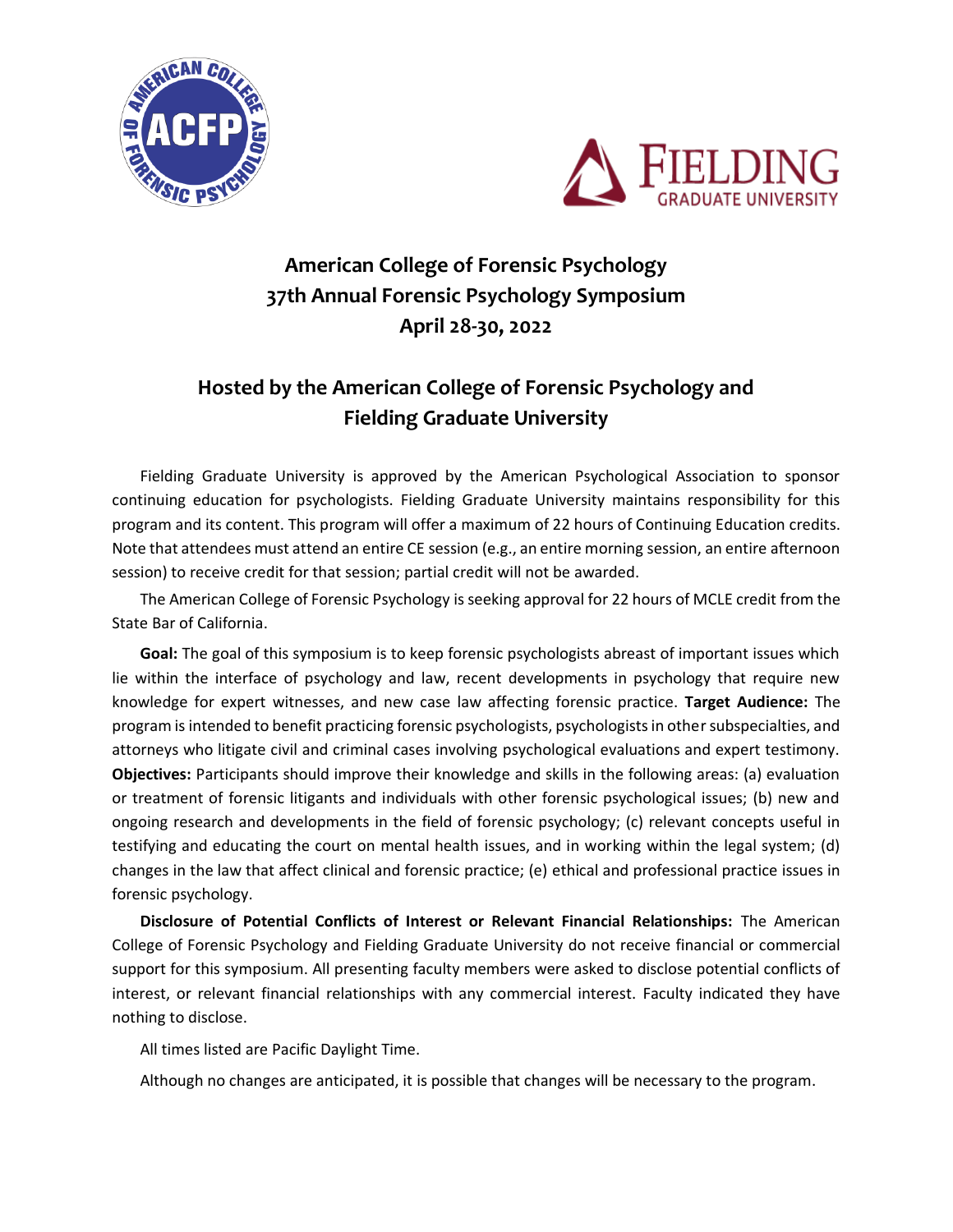# **Thursday, April 28**

#### **7:50-8:00 AM Welcome and Announcements**

#### **8:00 AM – 12:15 PM: Hot Topics in Forensic Psychology (4 CE credits)**

#### 8:00-8:45 AM

**Extraordinary Popular Delusions: Free Speech, Fake News, and the Madness of Virtual Crowds** Lorna Veraldi, J.D., and Donna M. Veraldi, Ph.D.

The U. S. Constitution offers extraordinary protection to forms of speech that, under many other legal systems, would be punished as crimes. Racial and ethnic slurs and virulent verbal attacks on elected officials all are tolerated and, in some respects, encouraged by the First Amendment's prohibition of government interference with free speech. With few exceptions, even lies are protected from government regulation, in the belief that more speech, not censorship, is the appropriate remedy and that truth ultimately will prevail over falsehood in a free marketplace of ideas. That theory is being tested by the persistence of misinformation on social media, where some users are believed to simmer in a toxic stew cooked up by algorithms that shelter them from fact, reality, and opposing views. This presentation explains how First Amendment precedent protects falsehoods and explores the impact of social media business models, personality, and cognitive function on the spread of misinformation.

*Lorna Veraldi, J.D., is an associate professor at the School of Communication and Journalism at Florida International University in Miami, Florida. Donna M. Veraldi, Ph.D., is a psychologist with a private clinical and forensic practice in Billings, Montana.*

#### 8:45-9:30 AM

**The Battle of the Century: Protecting Student Health and Education Rights in a High-Profile Custody Case During a Global COVID Pandemic** Mark Burdick, Ph.D.

The mere thought of COVID-19 attacking kids sounds alarms for most parents. This presentation analyzes a case which focuses on an elementary school age student from a high-profile family caught in the center of a parental battle of education rights. Mom's attorney argues for online instruction and dad's attorney for brick and mortar (live) classroom instruction in the state of Florida. What happens next in the decision to protect this child by a Florida court room judge comes as a surprise to this forensic educational psychologist.

*Mark A. Burdick, Ph.D., AFBsS is an international expert in education and psychological matters before courts in the U.S. and U.K. He provides consult and litigation support in both private and public school matters.*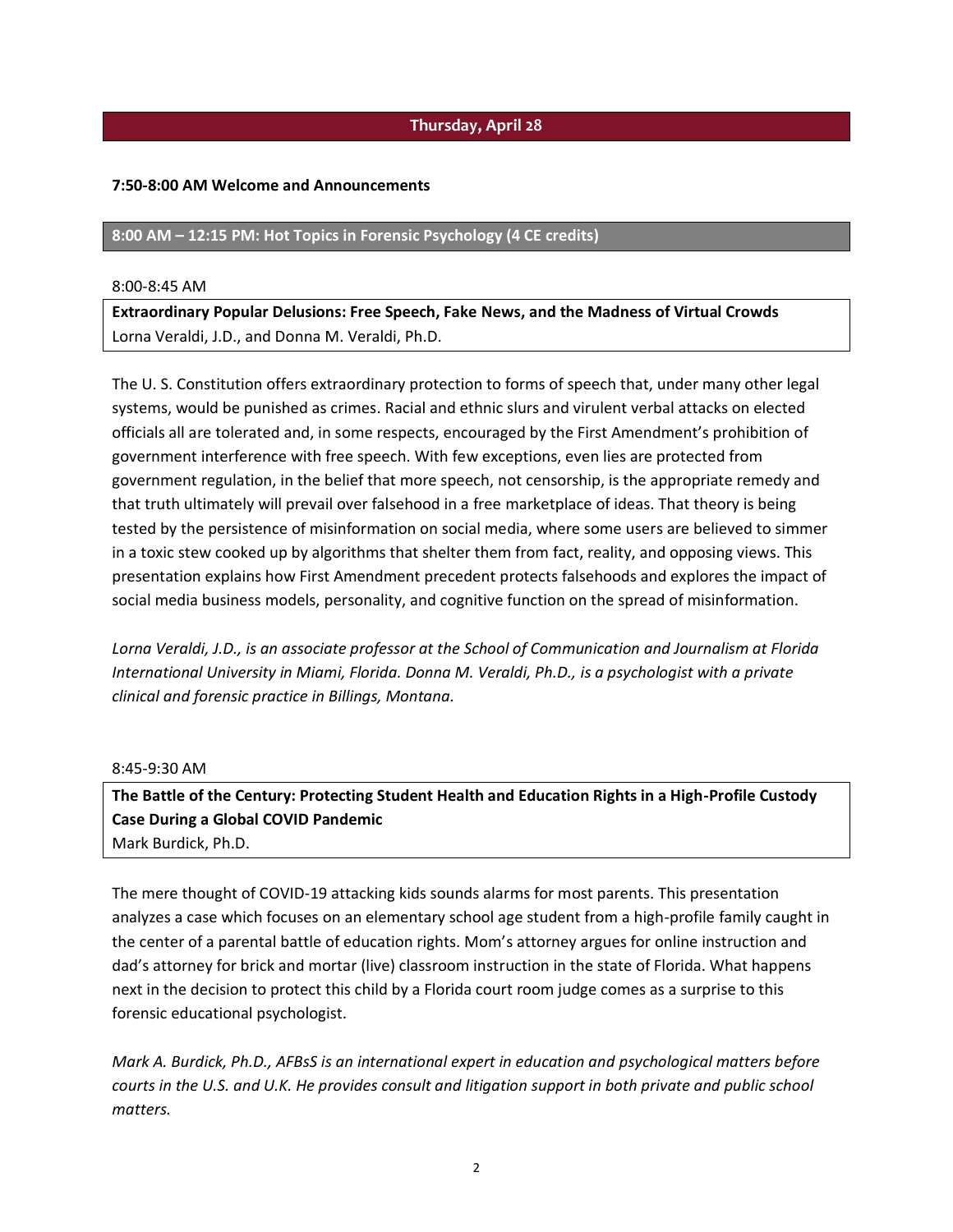#### 9:30-9:45 Break

9:45-10:30 AM

#### **Assessment of Long COVID**

Inés Monguió, Ph.D.

Over the past year it has become clear that the long-term effects of severe infection with COVID-19 are not limited to pulmonary or cardiac problems. There is plenty of evidence that some patients' neurological systems are affected, both peripheral and central. Cognitive and emotional symptoms are now recognized as part of the clinical picture of patients that recovered from the viral infection. In this presentation the areas of functioning to be assessed by the clinician will be explored.

*Inés Monguió, Ph.D., is a psychologist in private practice in Ventura, California. Her clinical and medicallegal practice focuses on neuropsychology and behavioral medicine. Her forensic practice focuses on neuropsychology, NGRI, mitigation factors, and competence.*

#### 10:30-11:15 AM

**Extremist Hate Groups and the Lure Toward Violence** Michael Ditsky, Ph.D.

In recent years there has been increasing attention in the media about white supremacy. This presentation explores the unique dimensions of white supremacy and the emergence of domestic terrorism. The psychological causes of terrorism are both individual and collective. At the individual level, the cause is romanticized to younger men especially through social media. Additionally, studies have found that unhappy childhood experiences can drive people to join white supremacist groups. At the collective level, social camaraderie and a sense of identity are vital for extremist recruitment. The psychology of terrorism (Borum, 2004) provides a template for studying the emergence of extremist groups in the United States. The presentation concludes with a case study of an individual treated by the presenter.

*Michael Ditsky, Ph.D., is a Texas licensed psychologist and fellow of the American College of Forensic Psychology. Dr. Ditsky has testified in federal and state civil and criminal courts for both the prosecution and the defense.*

#### 11:15-11:30 AM Break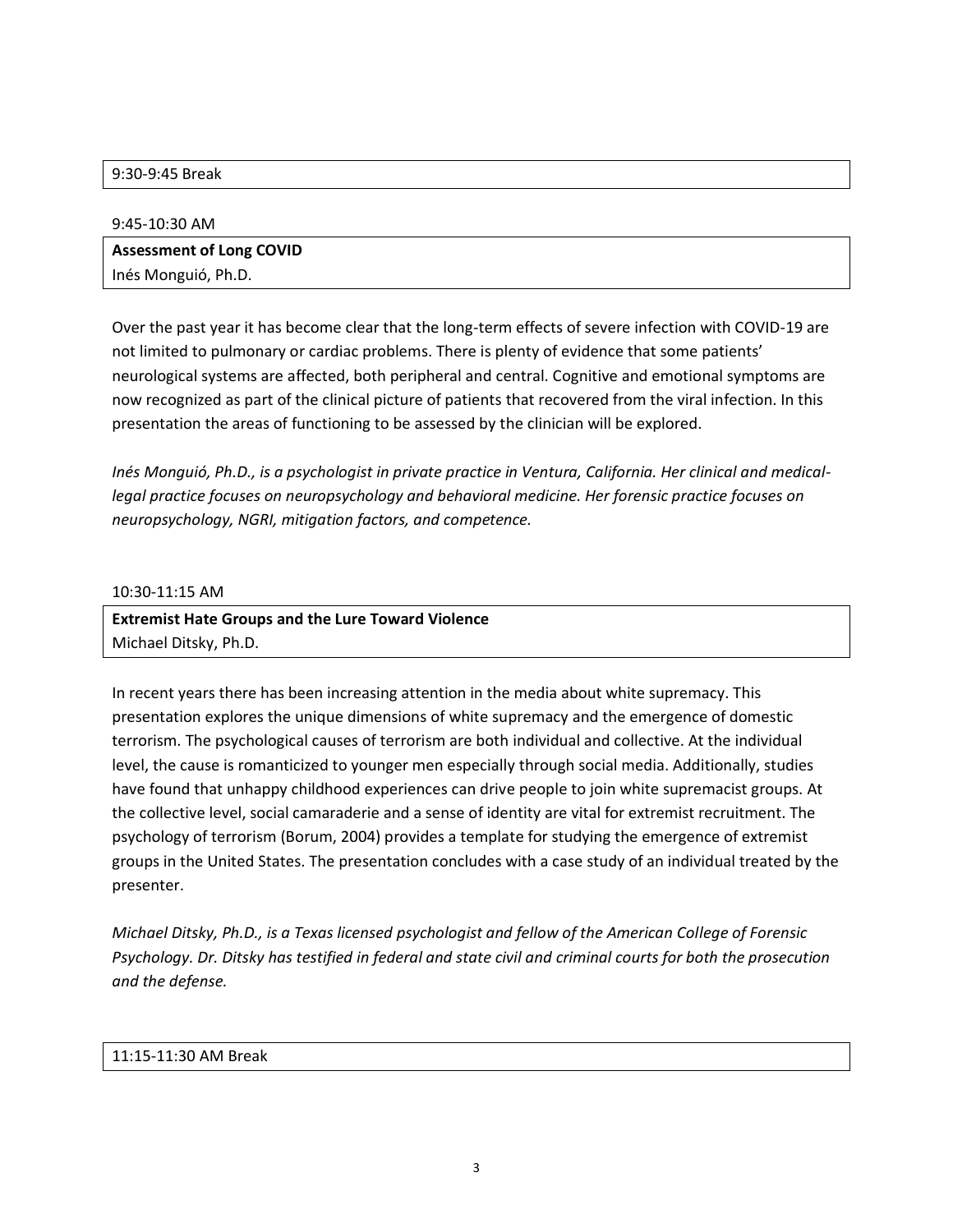#### 11:30 AM - 12:15 PM

# **Cyber Sextortion: Current Knowledge and Case Study** Thomas Haworth, Ph.D.

In the past decade or so, with the advancement of virtual communication online, the sexual exploitation of minors has evolved in scope and frequency. In cyber sexploitation, older adolescents or adults, often portraying themselves as someone else (different gender/age/location/etc.) engage a suitable victim online and groom the victim in the effort to ultimately obtain illicit self-images from the minor victim. The perpetrator then threatens the victim with distribution of the illicit images unless the victim complies with the perpetrator's demands for performing specified sexual behaviors, performed live, virtually, "on cam," which also can then be recorded and used as further means to continue the cybersextortion. This presentation will discuss the current literature on this phenomenon, including offender characteristics, victim characteristics, the nature of the demands, methodologies for gaining and maintaining access, incidence, and prevalence. Additionally, the presentation will offer case studies as examples of the problem and describe and discuss a common profile of such offenders.

*Thomas Haworth, Ph.D., is a PA and NJ licensed psychologist and expert witness specializing in forensic and clinical psychology. He has expertise in issues related to sexual misconduct and has provided consultation in a wide range of criminal and civil matters. Dr. Haworth is faculty at Rutgers University.*

#### 12:15-1:00 PM Lunch Break

## **1:00-5:15 PM: Diagnostic Issues in Forensic Practice (4 CE credits)**

#### 1:00-1:45 PM

## **Neuropsychology of TBI and Somatization in Personal Injury Law** Amir Ramezani, Ph.D.

The presentation describes the neuropsychological assessment of brain injury and somatization when individuals are confronted with a personal injury matter. The presentation outlines the role of forensic psychologists and neuropsychologists in helping to answer basic questions about neurocognitive impairment as a result of a brain injury, about severity of brain injury, about the degree of chronic pain and somatic preoccupation impacting cognition and functional outcome. The use of records, neuroimaging / brain imaging, and psychometric tests in determining answers to the questions will be discussed.

*Amir Ramezani, Ph.D., works as teaching faculty at the University of California - Davis, psychologist at the VA, Associate Professor at AIU, and neuropsychologist in forensic private practice. He provides assessments and interventions for individuals living with psychological and neurological injuries, traumas, and chronic conditions, and serves as an expert witness in civil and criminal cases.*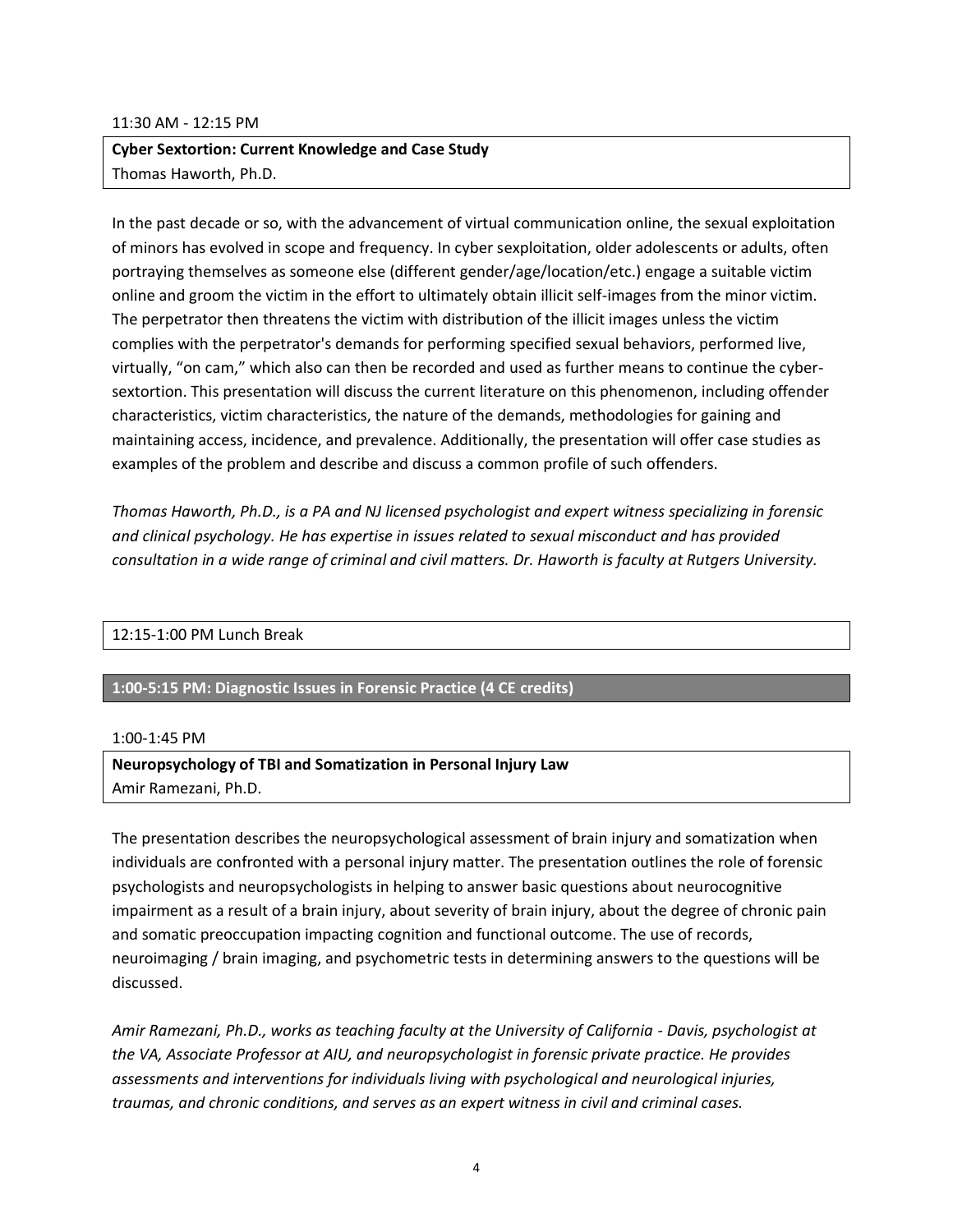1:45-2:30 PM

**A Review of Battered Woman Syndrome: A Subcategory of Post-Traumatic Stress Disorder** Robert Meyer, Ph.D., Victoria M. Limón, M.A., M.S., M.P.H., Carrie Frost, B.A., Remington Longstreth, M.A., and Allyson Schubert, M.A.

The presentation discusses the concept of Battered Women Syndrome (BWS), its clinical manifestation, and its history as a legal defense. In addition, we review a recent murder case in Lake County, IL in which a seven-month pregnant woman killed the father of her unborn child in self-defense. Finally, we review the procedures used in conducting the forensic evaluation, its conclusions, and its implications.

*Robert Meyer, Ph.D., licensed psychologist, is the principal supervisor at Mathers Clinic in Woodstock, IL. He has testified well over 100 times in court for state and federal trials. He is also a fellow of the American College of Forensic Psychology. Victoria M. Limón, M.A., M.S., M.P.H., is a clinical psychology doctoral student at Roosevelt University in Chicago, IL. Carrie Frost, B.A., Remington Longstreth, M.A., and Allyson Schubert, M.A., are clinical psychology doctoral students at Adler University in Chicago, IL.* 

#### 2:30-2:45 PM Break

#### 2:45-3:30 PM

**Does Someone with Dissociative Identity Disorder Have Agency When Their Alter Commits a Crime?** Elliot Atkins, Ed.D.

The presenter was asked to conduct a forensic psychological evaluation of a teenage boy who claimed that one of his alternate personalities committed a sexual crime against his girlfriend. Naturally, the police, the prosecutor, and even his own attorney, were skeptical of this claim. Among other objectives was the need to determine whether the client met criteria for Dissociative Identity Disorder (DID). The presentation describes the protracted process by which the presenter ultimately concluded that the examinee, in fact, does suffer from DID. Questions addressed in the presentation include: What sources of information contributed most to arriving at this conclusion? What historical factors needed to be considered? In what manner would this discovery be utilized by counsel in his preparation of a defense for his client? Given the DID diagnosis, could it be shown that the boy did not have agency over the alter that committed the offense?

*Elliot Atkins, Ed.D., is a clinical and forensic psychologist who has spent the past 35 years treating both victims and perpetrators of sexual offenses. For the past 29 years, he has been qualified as an expert in both state and federal courts regarding the evaluation of both sexual abuse victims and perpetrators.*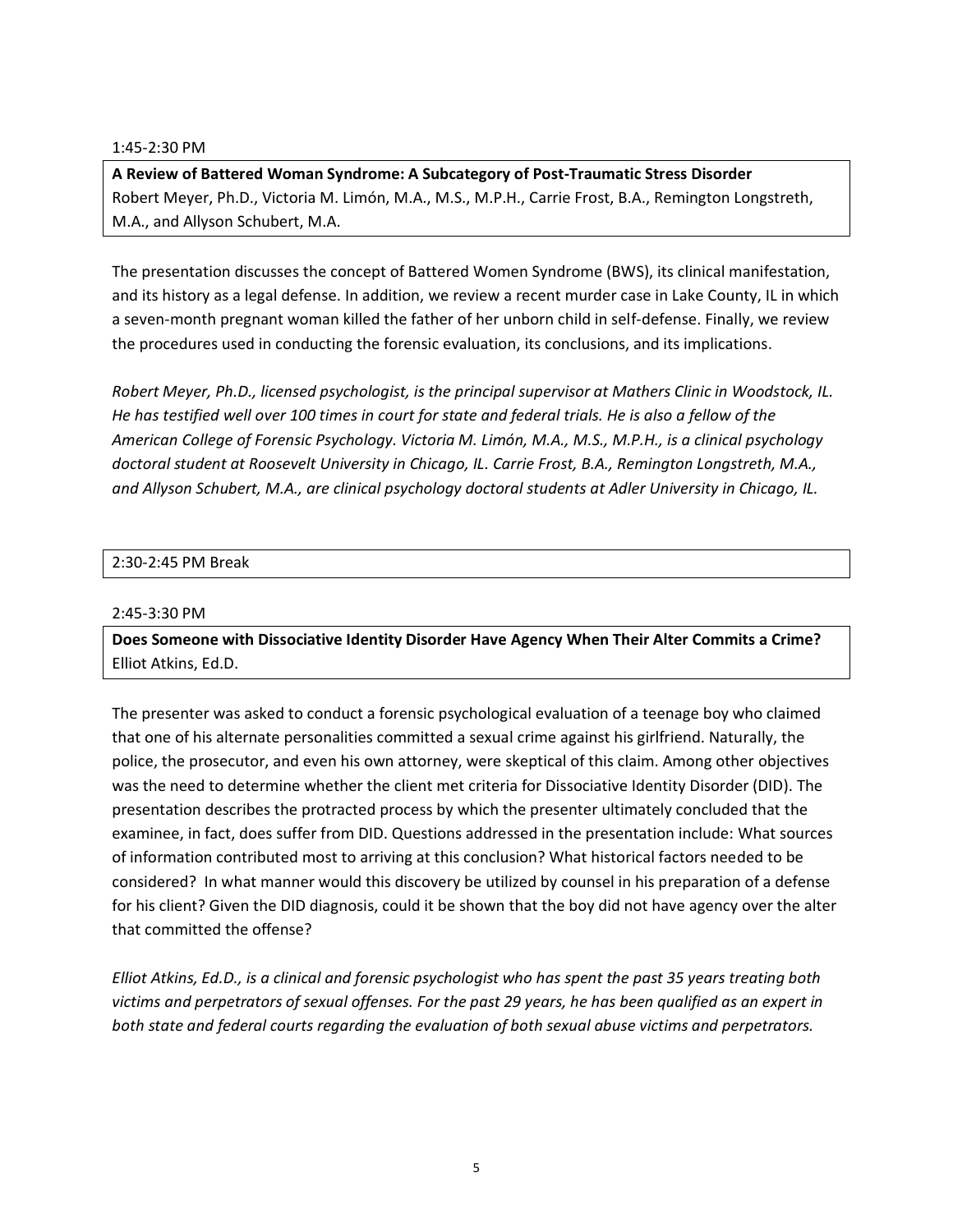3:30-4:15 PM

**Forensic Psychological Assessment of Syncope, Transient Global Amnesia, and Other Altered States of Consciousness: Applications to Forensic Sciences**

Michael Perrotti, Ph.D., and Madeline Hemphill, B.A.

Forensic psychologists are often presented with cases involving altered states of consciousness which may initially present as acute medical emergencies. This presentation focuses on altered states of consciousness and micro disruptions of consciousness, which have significant impacts on behavior and executive function. In some cases, the impact of these events is fatal. This presentation examines the nature of these events & forensic assessment of the events. The relationship between disruption of consciousness and brain function, memory structures, and executive function is discussed. The presentation is practical as it will provide information on methodology, procedures, and assessment of syncope as well as transient global amnesia and other altered memory states and states of consciousness.

*Michael J. Perrotti, Ph.D., is a clinical and forensic neuropsychologist. He is a researcher and field supervisor for UCLA interns. Dr. Perrotti has conducted numerous expert forensic assessments in areas involving transient loss of consciousness. Madeline Hemphill, B.A., is a research assistant for Dr. Perrotti.*

## 4:15-4:30 PM Break

#### 4:30-5:15 PM

**Strategies for Utilizing Objective and Unbiased Language in Forensic Report Writing** Lisa Faille, Ph.D.

Psychological reports should always be written with objective and unbiased language. Given that bias is considered rampant in forensic psychological assessment (Gowensmith & McCallum, 2019), it is imperative to address it. For example, offenders who are Biracial, Indigenous, or People of Color often receive higher scores by forensic evaluators on dynamic risk factors on common risk assessment measures (Chenane et al., 2015; Smallbone & Rallings, 2013; Varela et al., 2013). Further, Asian defendants in Hawaii were identified as not competent to stand trial much more often than members of other groups (McCallum et al., 2015). Also, female perpetrators were more likely to be perceived as legally insane than male perpetrators (Yourstone et al., 2008). Bias reflecting a patriarchal, Eurocentric, heteronormative, and Christian preference can influence a judge's interpretation of a report and reinforce differential treatment of various groups within the legal system. This presentation provides strategies for objective and unbiased forensic psychological report writing as well as specific case examples demonstrating how to revise potentially biased language in more neutral, objective terms.

*Lisa Faille, Ph.D., M.P.H., ABPP is a board certified, licensed clinical psychologist who specializes in forensic psychology. In her clinical work she has provided therapy and conducted assessments on violent and sexual offenders. Her research and presentation focus has been on gender and racial bias.*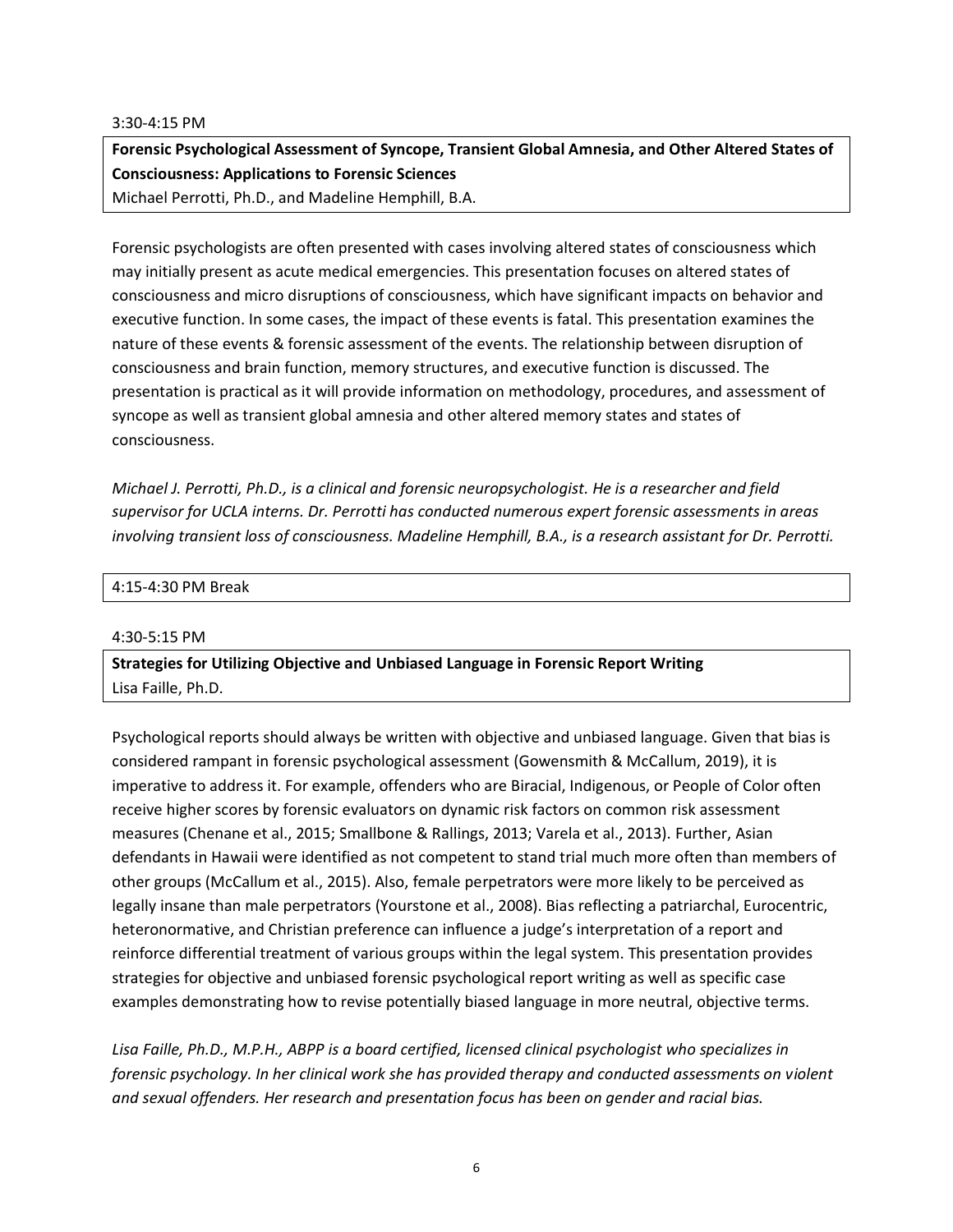**Welcome Reception and Student Poster Session 1**

# **Friday, April 29**

#### **7:50-8:00 AM Welcome and Announcements**

#### **8:00 AM – 12:15 PM: Ethical and Professional Practice Issues (4 CE credits)**

8:00-8:45 AM

**The Role of Psychology in Contested Confession Cases** Brian Cutler, Ph.D.

This presentation provides an overview of the application of psychology to contested confessions. Presentation topics include the phenomenon of false confessions and its relation to wrongful convictions, the psychological risk factors for false confession, the nature of modern police interrogation and its psychological effects, and the inadvertent contamination of confessions. Attention will be given to the roles that psychologists play in the adjudication of contested confession cases. These roles include the assessment of *Miranda* comprehension and personal risk factors for false confession, the assessment of the coerciveness of an interrogation, and expert witness. Attention will also be given to the types of criminal and civil cases that may involve contested confessions.

*Brian L. Cutler, Ph.D., is Media Psychology Program Director and Professor in the School of Psychology at Fielding Graduate University. Dr. Cutler regularly authors books, chapters, and articles on forensic psychology topics such as false confessions and eyewitness identification and serves as a consultant and expert witness in false confession and eyewitness identification cases.*

8:45-9:30 AM

**Suicide Risk Assessment in Forensic Psychiatric and Correctional Settings: Strategies for Improving Clinical Decision Making** Craig Wetterer, Ph.D.

Suicide risk assessment in forensic psychiatric and correctional settings is an often perilous task with serious consequences if the classification decision is wrong. The risk variables in correctional settings differ greatly from those seen in community settings, and there are few instruments that have been developed and normed on forensic populations. In one of the largest correctional systems in the United States (California Department of Corrections and Rehabilitation), clinicians utilize the Columbia Suicide Severity Rating Scale (CSSR-S; Posner et al., 2010) to inform their decision making. However, the CSSR-S was not developed or normed using forensic samples, and there are no items that assess feigned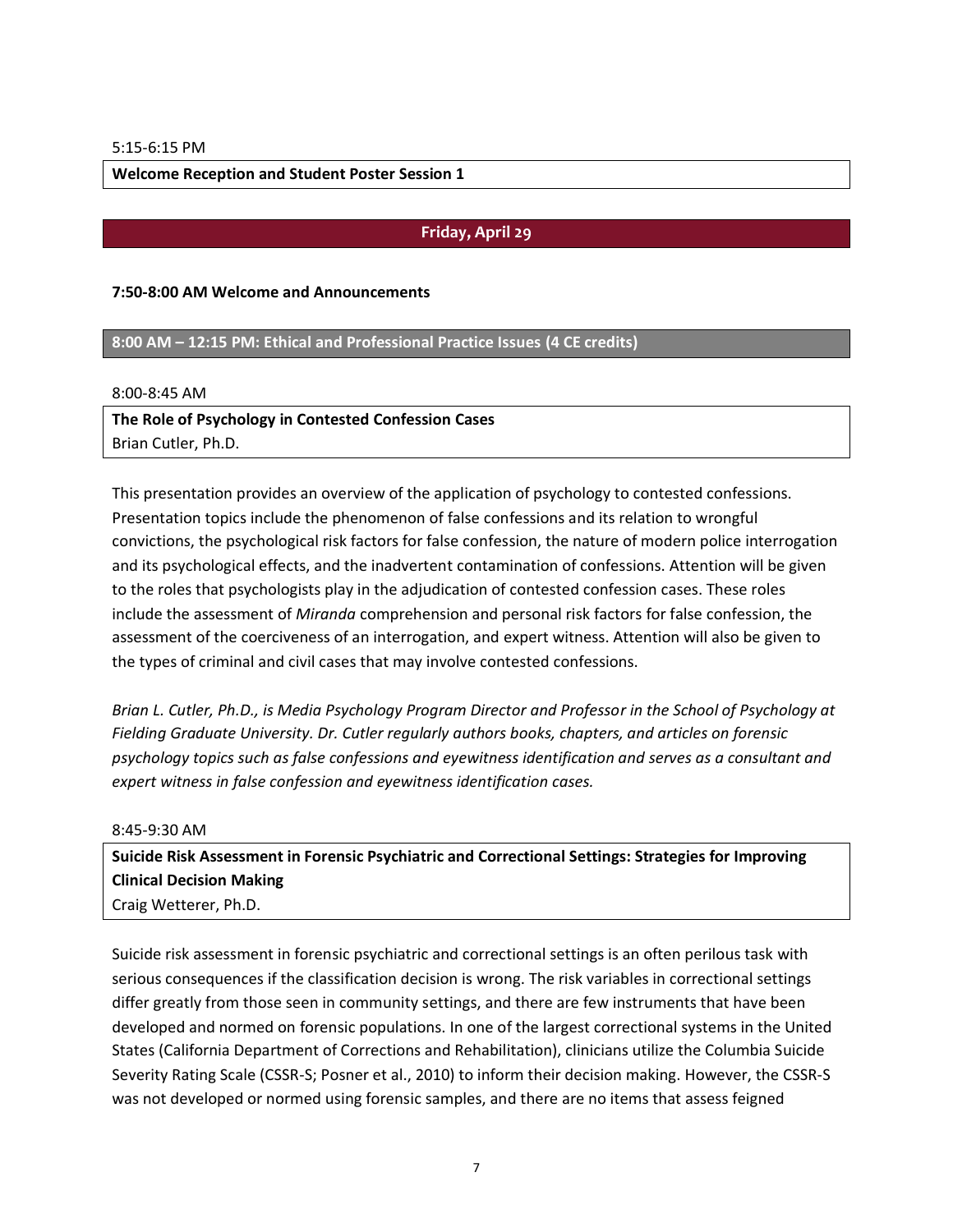suicidality. This presents numerous challenges, as the mere endorsement of suicidal cognitions by an inmate is insufficient to conclude that risk of suicide is high, or that hospitalization is clinically indicated. This presentation compares the salient features of a genuine versus feigned presentation of suicidality in psychiatric and correctional settings and discusses strategies to improve clinical decision making. Lastly, a proposed new scale for the assessment of suicide risk in forensic settings is introduced.

*Craig Wetterer, Ph.D., is a licensed psychologist in Nevada and California. Dr. Wetterer has worked in a number of forensic settings and has extensive experience conducting suicide risk evaluations in forensic settings. Dr. Wetterer is currently an associate professor at California Northstate University.*

#### 9:30-9:45 Break

#### 9:45-10:30 AM

**Assessment of Intellectual Disability in Capital Cases: Using Ethical Principles to Address Challenges** Kristine M. Jacquin, Ph.D.

Since the Supreme Court ruled in *Atkins v. Virginia* (2002) that defendants with intellectual disability cannot be executed, over 7% of death row inmates have filed *habeas* petitions claiming to have an intellectual disability (Blume et al., 2009). Countless other defendants have been evaluated pre-trial to determine the appropriateness of an *Atkins* exclusion of the death penalty. Regardless of the timing of an *Atkins* evaluation, several common challenges arise in these cases that do not typically occur in the assessment of intellectual disability in non-forensic settings. These challenges can be addressed with guidance from the psychology ethics code and forensic psychology specialty guidelines. This presentation describes common psycholegal challenges in *Atkins* evaluations and discusses how forensic psychologists can successfully address these challenges from an ethics perspective.

*Kristine Jacquin, Ph.D., is a Professor and Dean at Fielding Graduate University. She is also a licensed clinical psychologist with a consulting practice focusing on forensic and neuropsychological evaluations.*

| 10:30-11:15 AM                                                                                      |
|-----------------------------------------------------------------------------------------------------|
| <b>Forensic Skills Panel</b>                                                                        |
| Elliot Atkins, Ed.D., John White, Ph.D., Thomas Haworth, Ph.D., Elizabeth Kelley, J.D., and Valerie |
| McClain, Psy.D.                                                                                     |

This forensic skills forum focuses on issues in civil and criminal law that interface with psychology and expert testimony by psychologists. This is an interactive session involving moderator, panelists and audience on advanced ethical and practice issues confronting the forensic psychologist. Vignettes submitted to the panel by practicing forensic psychologists will be read aloud and discussed. The vignettes describe problems and experiences that forensic psychologists often confront in their practices and in court. Attendees will be exposed to a wide variety of forensic cases and problems in civil and criminal areas.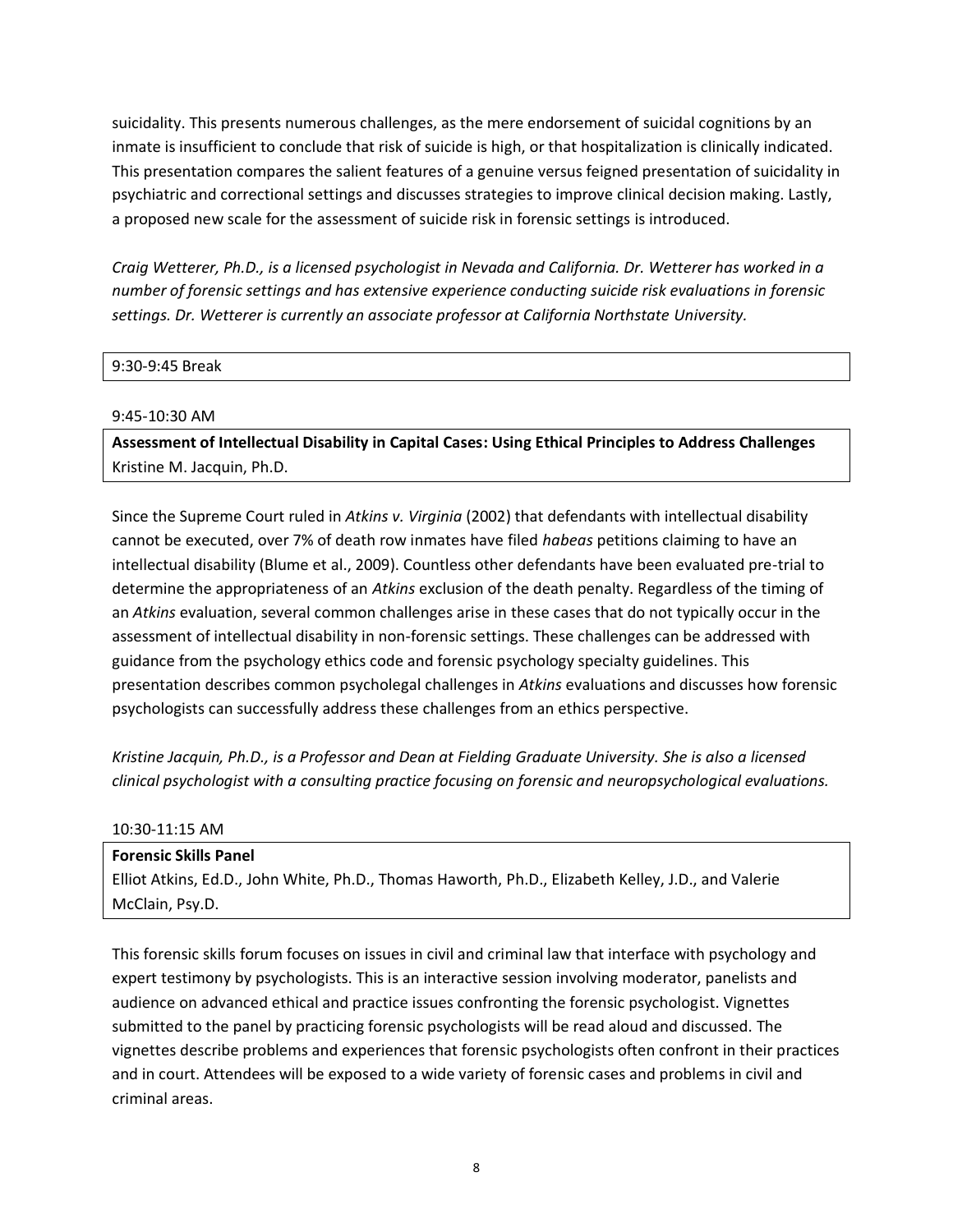*Elliot Atkins, Ed.D., is in private practice in Pennsylvania and New Jersey. John H. White, Ph.D., is a Professor of Psychology at Stockton University in Atlantic City, New Jersey. Thomas Haworth, Ph.D., is a licensed psychologist in PA and NJ who has practiced clinically and forensically for the past 15 years. Elizabeth Kelley, J.D., is a criminal defense attorney who specializes in representing individuals with mental illness, as well as individuals with intellectual disabilities. Valerie R. McClain, Psy.D., is in private practice in Tampa, Florida, specializing in forensic psychology and neuropsychology.*

#### 11:15-11:30 AM Break

#### 11:30 AM - 12:15 PM

#### **Forensic Skills Panel - Continued**

Elliot Atkins, Ed.D., John White, Ph.D., Thomas Haworth, Ph.D., Elizabeth Kelley, J.D., and Valerie McClain, Psy.D.

#### 12:15-1:00 PM Lunch Break

## **1:00-4:15 PM: Psychology of School Shootings (3 CE credits)**

1:00-2:30 PM

**School Gun Violence**

Jerry Brittain, Ph.D.

This presentation focuses on school gun violence. Data from a study of past gun shootings and deaths will be presented. Terms such as rampage shooter, spree shooter, targeted shooting, and mass shootings will be defined. The talk will include a discussion of why research into school gun violence is rarely done. An analysis of 30 years of school gun violence will include the number of school shooting deaths, characteristics of school shooters and their victims, and whether school shooters are mentally ill. It will also discuss whether there is a profile of school shooters. Discussion will include touchstone past mass shootings and legal issues in identifying and treating threatening students. The role of school officials, School Resource officers, parents, and law enforcement will be presented. Laws that have impeded intervention will be noted. In addition, the role of mental health professionals will be presented, and what they can, cannot, and should and should not do, will be outlined. Lastly, the role of primary, secondary, and tertiary intervention for school gun violence will be presented for discussion.

*Jerry Brittain, Ph.D., retired from the US Navy in 1998, with 23 years of honorable service. Subsequently, he worked at the CIA for almost ten years before relocating to North Carolina where he currently works as a Clinical Psychologist at Wake Forest Baptist Medical Center, Psychiatry Department, Winston Salem.*

## 2:30-2:45 PM Break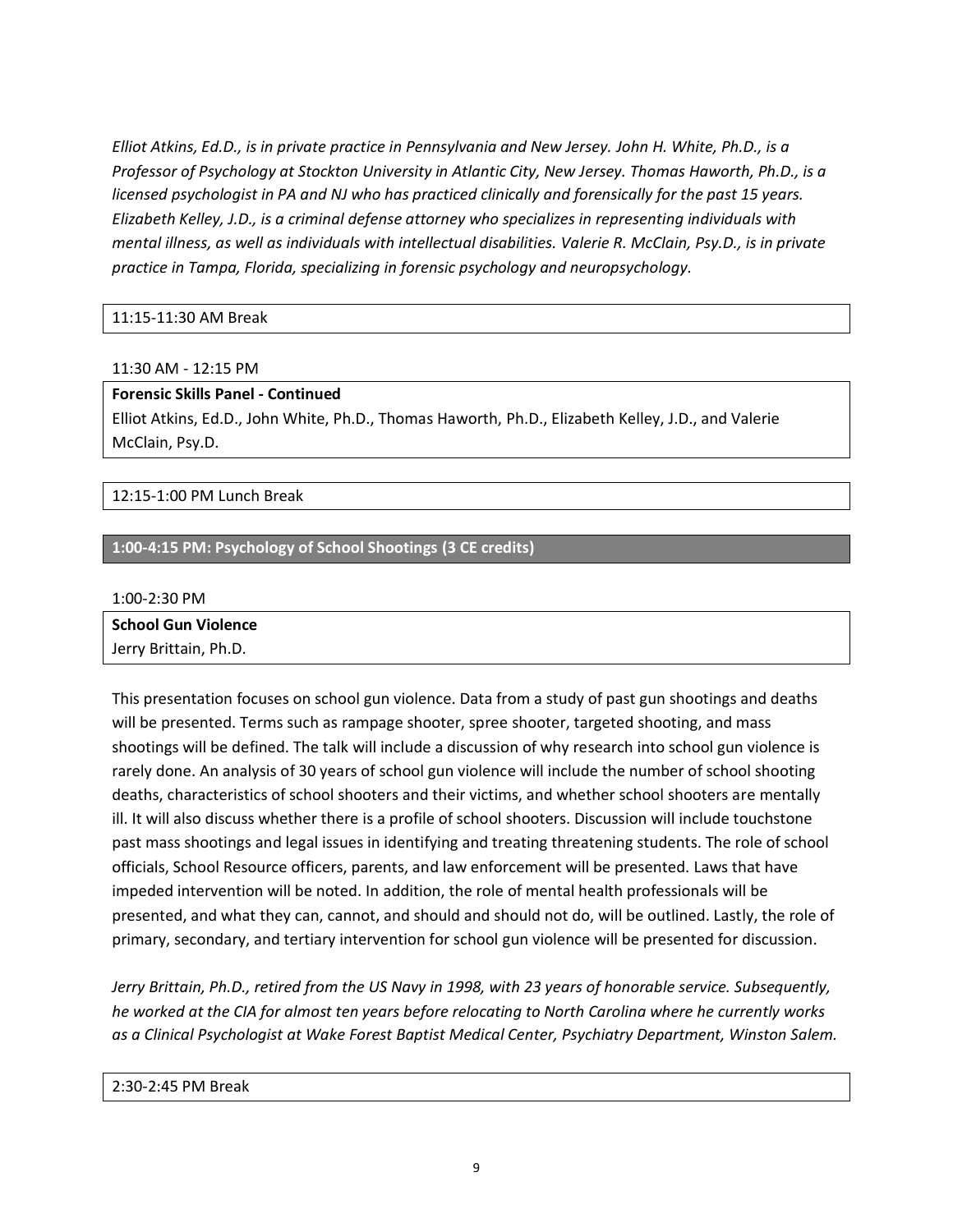2:45-4:15 PM

## **The Virginia Tech Tragedy** Jerry Brittain, Ph.D.

The Virginia Tech shooting tragedy in 2017 was the worst school shooting in US history. This presentation examines the history of the shooter, including the perspectives of multiple teachers, his parents, dormmates, and faculty who saw him as mentally ill, but because of a federal law, could not insist he receive treatment. The presentation will discuss the many interactions he had with many mental health professionals, and his failed inpatient psychiatric hospitalization.

*Jerry Brittain, Ph.D., retired from the US Navy in 1998, with 23 years of honorable service. Subsequently, he worked at the CIA for almost ten years before relocating to North Carolina where he currently works as a Clinical Psychologist at Wake Forest Baptist Medical Center, Psychiatry Department, Winston Salem.*

4:15-5:15 PM

## **Student Poster Session 2**

# **Saturday, April 30**

## **7:50-8:00 AM Welcome and Announcements**

## **8:00 AM – 12:15 PM: Forensic Assessment (4 CE credits)**

#### 8:00-8:45 AM

**Investigating the Psychometric Properties of the Financial Assessment and Capacity Test (FACT) with UK Acquired Brain Injury Patients**

Henk Swanepoel, Ph.D., and Mark Paramlall, M.D.

Psychologists and psychiatrists are often requested to make decisions regarding the capacity of a patient with Acquired Brain Injury (ABI) to handle financial matters (Robinson, 1999; Sousa et al., 2014). Some theoretical and empirical attention has been given to the psychogeriatric population in this regard, but very little on the ABI population (Black, 2007). Brain injury patients are often vulnerable for financial exploitation or not able to manage their financial affairs independently, therefore capacity assessments are frequently required. However, few studies address financial competence, especially pertaining to ABI patients. Studies evaluating clinicians' ability to determine the financial competence of patients identified the need for clinicians to become more aware of the issues surrounding financial competence of ABI patients (Malloy et al., 1996; Toffoli & Herrmann, 1993). Few assessment instruments or procedures are designed to assist with the assessment of financial competence in ABI, therefore, this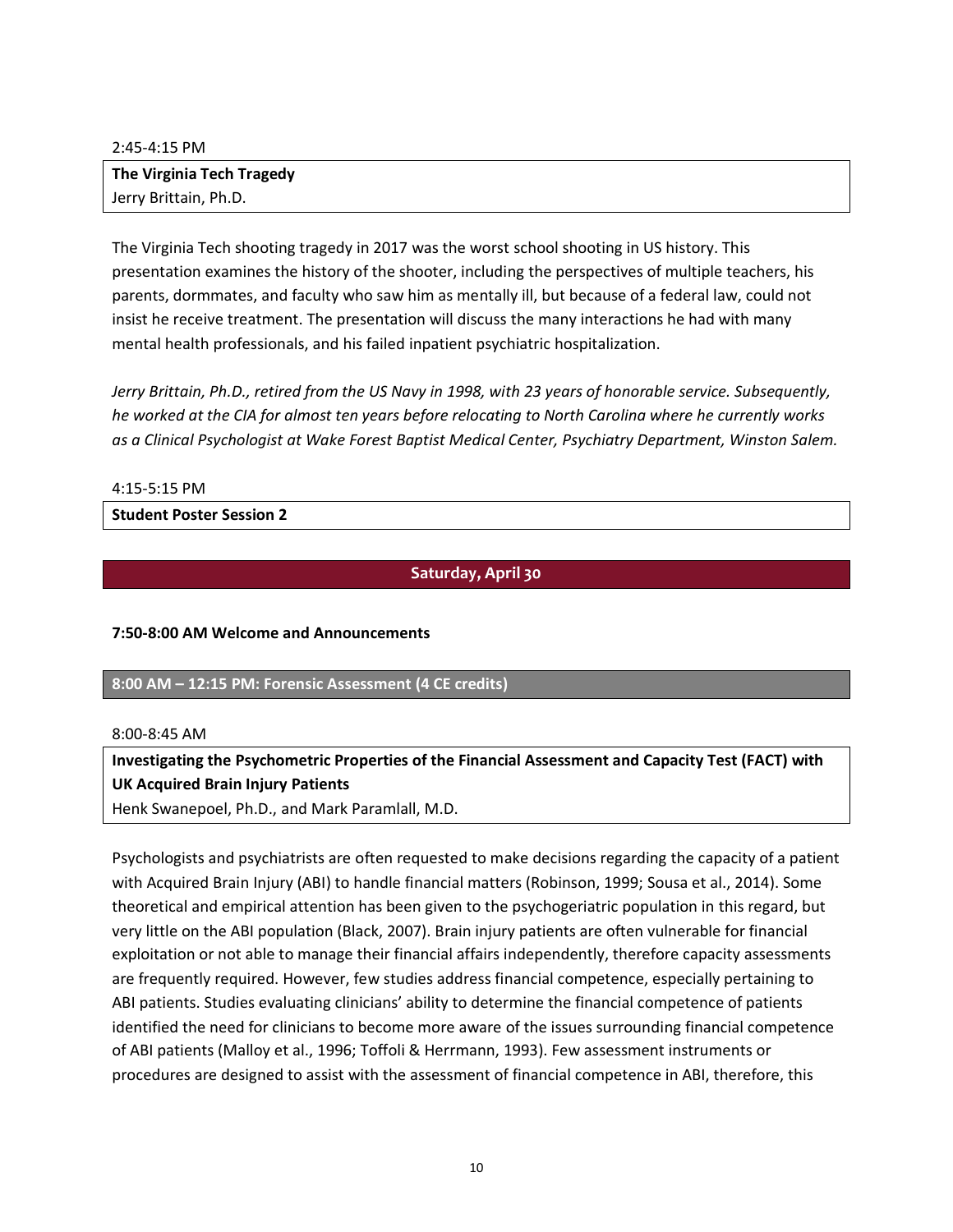study investigated the psychometric properties of the Financial Assessment and Capacity Test (FACT) with specific reference to ABI patients in the UK.

*Henk Swanepoel, Ph.D., has been working in the neuropsychological, clinical, and forensic field for over 20 years. He has extensive experience in the assessment and treatment of brain injuries as well as mental health disorders. Mark Paramlall, M.D., is a consultant neuropsychiatrist working in a tertiary level unit specializing in brain injury.* 

## 8:45-9:30 AM

**The Case for Parenting Focused Psychological Evaluations in High-Conflict Child Custody Cases** Jeffrey Siegel, Ph.D.

The "high-conflict divorce" case has been the subject of mental health and legal research and opinion for many years. These cases repeatedly come before the family courts and are often the most contentious, conflictual, and hard to manage. The research has shown that the primary issues in highconflict cases are the parents and their personalities. This presentation suggests a shift in the approach to high-conflict custody cases by focusing on the assessment of parents' psychological functioning, understanding and describing these dynamics as essential to understanding their high conflict interactions. Custody evaluators should formulate assessment results into clinical impressions and compare those with the literature on parenting impacts on children. Recommendations can center on court-ordered management of parent interactions, as well as therapeutic suggestions. In sum, the evaluation focuses on each parent's personality, the parenting research, and the ongoing conflict to address "what is the problem here, and how do we address it?"

*Jeffrey C. Siegel, Ph.D., ABPP is a forensic and clinical psychologist in private practice in Dallas, Texas. He has conducted hundreds of evaluations in high-conflict child custody cases and he frequently consults with family law attorneys across the country on the dynamics of parents in these challenging cases.*

## 9:30-9:45 Break

#### 9:45-10:30 AM

**Pre-Employment Psychological Assessment of Police Officers** Jamel Burroughs, Ph.D.

The pre-employment psychological evaluation process for police officers has been criticized for lacking a standardized methodology (Corey & Ben-Porath, 2018; Corey & Zelig, 2020; Weiss, 2010). Across the U.S., police departments and mental health practitioners utilize different psychological testing batteries and methods to assess the emotional and psychological suitability of police candidates. The purpose of this presentation is to provide an overview of a recommended process for pre-employment psychological assessment of police officer candidates, with a focus on the essential components to include: administering psychological instruments; gathering relevant biographical data such as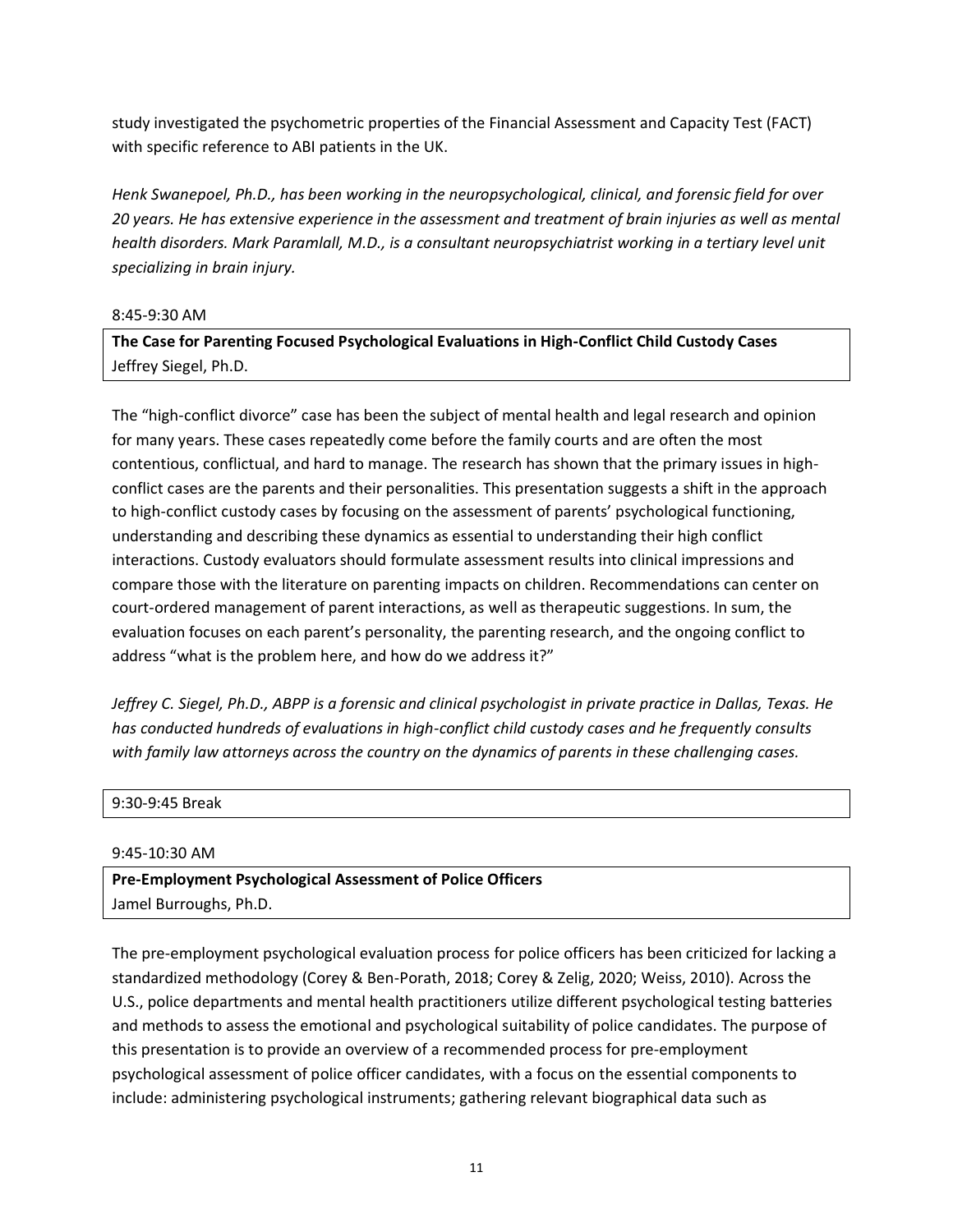education, employment, military, legal, medical, and psychological histories; obtaining collateral data; and integrating and conceptualizing the data for qualification and disqualification decision-making.

*Jamel Burroughs, Ph.D., is a clinical psychologist with a psychotherapy and psychological assessment practice in Brooklyn, New York. Dr. Burroughs also conducts pre-employment psychological evaluations and assesses fitness for duty of New York City police officers.*

## 10:30-11:15 AM

**Interviewing the Lawyers: The Often-Missing Competence Related Interview** John Philipsborn, J.D., M.A.S.

The assessment of competence to stand trial is arguably a heavily written about endeavor in forensic mental health practice. Significant strides have been made in the development of assessment protocols, aided by the development of second-generation assessment tools. But information that the United States Supreme Court has explained is relevant to the assessment of competence, and that is mentioned in much of the authoritative literature – namely information from defense counsel – is often either not inquired into at all by an assessing professional or is the subject of a formless and unstructured inquiry. In part because the effective assistance of counsel is dependent on client-attorney communication, experienced mental health professionals and experienced lawyers will be aware of the information that is available to lawyers that is not readily available to assessing experts. This presentation examines relevant subject areas.

*John Philipsborn J.D., M.A.S., has been a criminal defense lawyer for more than 40 years, and has defended cases that involve mental health issues in many different jurisdictions throughout the U.S. He has published more than 100 chapters and articles, many focused on forensic mental health issues.*

## 11:15-11:30 AM Break

11:30 AM - 12:15 PM

**Forensic Issues in Abbreviated and Short Intelligence Tests** James Schutte, Ph.D., and Christopher W. Schutte, A.B.

Abbreviated intelligence testing has a long research history, and includes both shortened versions of traditional IQ measures, such as the WAIS-x, and freestanding abbreviated instruments, such as the WASI-II and KBIT-2. Other short IQ instruments such as the RIAS-2 and WRIT purport to provide a comprehensive intelligence measure in much less time than traditional measures. Nonverbal intelligence tests, such as the CTONI-2 or TONI-4, may also be considered abbreviated measures, and are often used in non-English-dominant populations. Issues of convenience appear to have been the main driving force behind the creation of these instruments, but the question remains as to whether such testing is appropriate in forensic psychological evaluations, under what conditions, and with which populations. Issues regarding the use of abbreviated and short intelligence testing in forensic settings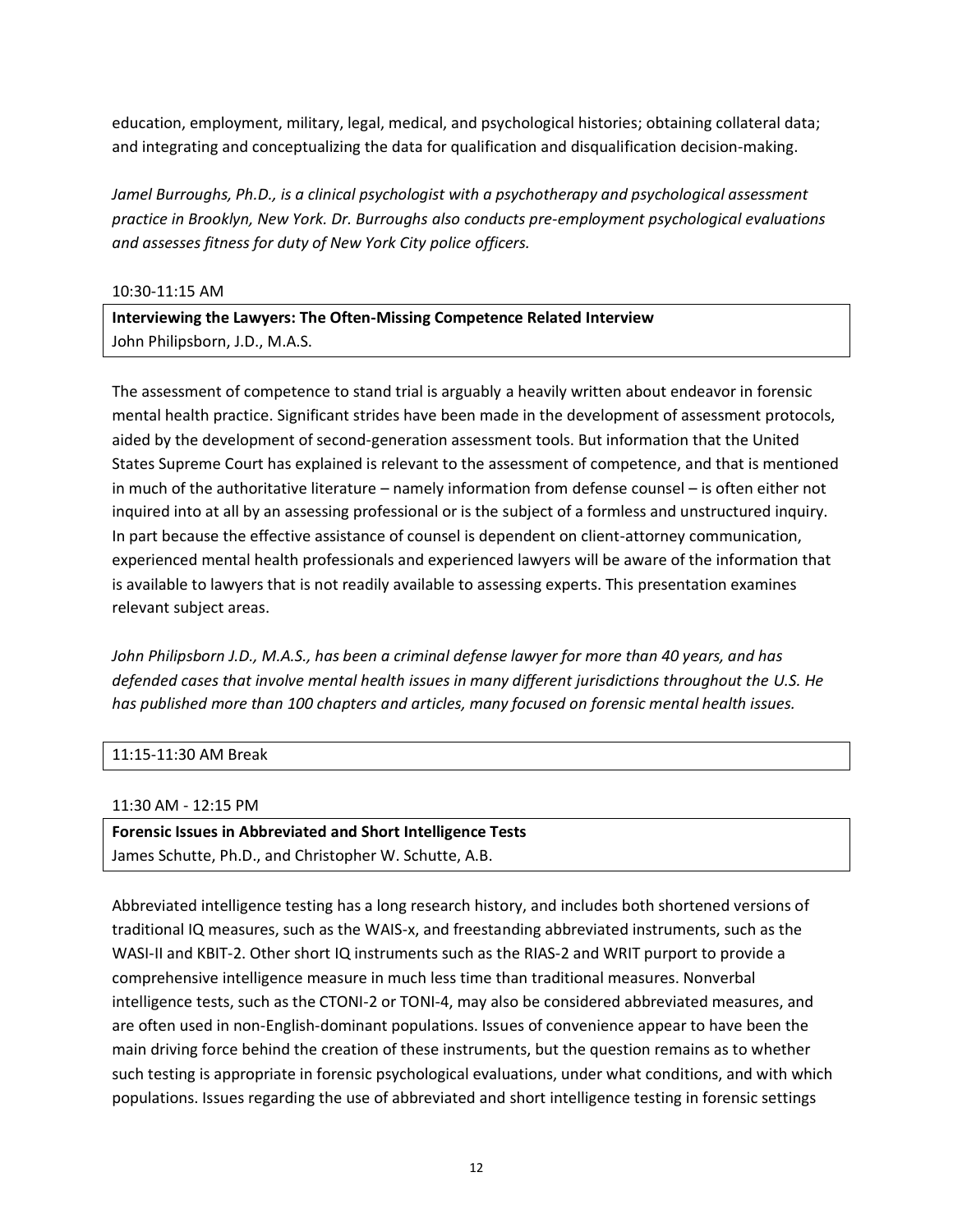are considered, including psychometric matters, recommendations from test publishers, and suggestions for successfully using, presenting, and defending the use of such tests.

James W. Schutte, Ph.D. is a bilingual psychologist in private practice in El Paso, Texas. His practice *primarily involves the assessment of persons involved in Social Security disability claims and child protection matters, as well as criminal and civil litigation. Christopher W. Schutte, A.B. is a postgraduate associate in the Anticevic Lab at Yale University, working on research in computational psychiatry.*

# 12:15-1:00 PM Lunch Break

# **1:00-4:15 PM: Understanding Offenders and Offending (3 CE credits)**

#### 1:00-1:45 PM

**Serial Murder Personality Research Project: Initial Results** John White, Ph.D., and Laura Brand, B.A.

The personality of serial murderers and their cognitive patterns are complicated and not well understood. The presenters analyzed surveys from 22 incarcerated serial killers. Subjects were male and each had killed two or more people for a combined total of 171 victims. Responses were coded and analyzed using the Five-Factor Model of Personality (FFM). The five factors include neuroticism, extraversion, openness to experience, agreeableness, and conscientiousness. One goal of this study was to determine if serial killers with certain strong personality traits are more amenable to being caught sooner than those with weaker traits. We will describe personality characteristics based on responses of the serial killers compared to their crime scene behaviors. Psychologist Adrian Raine believes many serial killers have features of Schizotypal Personality Disorder while Arturo Silva believes that some killers have high functioning autism spectrum disorder. How these disorders fit within the FFM and a possible neurological basis to some character traits will be addressed. We will also address how understanding these traits may enhance understanding of forensic examinees in general.

*John H. White, Ph.D., is a former Dallas Police investigator sergeant. He is presently a professor of psychology at Stockton University in Atlantic City, New Jersey. He also has a private practice where he evaluates and treats sex offenders. Laura Brand, B.A., is a private investigator in Boston and is a recognized authority on the Toolbox Killers.* 

## 1:45-2:30 PM

**Paraphilic Disorders: Psychological and Forensic Aspects** Jamshid Marvasti, M.D.

As clinical literature indicates, patients with paraphilic disorders are often misunderstood and underserved populations. Paraphilias are considered more as a crime and individuals are labeled as "deviant" and "perverted," rather than a patient with a medical diagnosis in need of treatment. This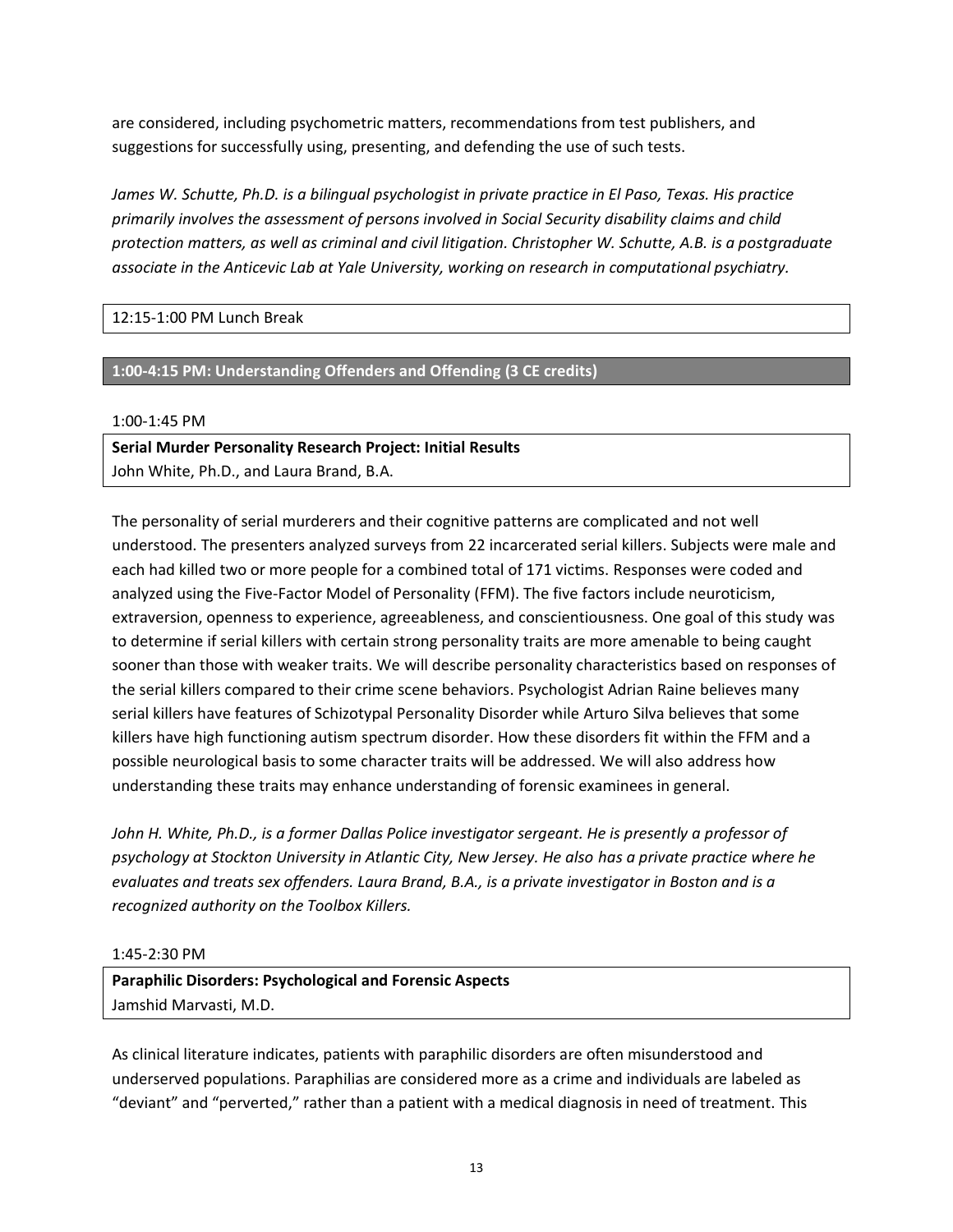presentation explores the paraphilic disorders in DSM-5 and the risk of sexual offending associated with each one. The presentation also examines the newest research on paraphilia and treatment of it. Focus is on psychotherapy and pharmacologic treatment of paraphilia. Psychiatric co-morbidity can have negative consequences for paraphiliacs, including hindering their treatment or even contributing to the continuance of paraphilic behavior. This will be discussed as will the side effects of medication and its effectiveness.

*Jamshid A. Marvasti, M.D. is a child and adult psychiatrist practicing at Prospect Manchester Hospital, in Manchester, Connecticut. He is a clinical assistant professor of psychiatry at the University of New England College of Osteopathic Medicine.*

#### 2:30-2:45 PM Break

2:45-3:30 PM

**Child Pornography Offenders and Contact Sexual Abuse Offenders** Hollida Wakefield, M.A.

Many people assume child pornography offenders are undetected child molesters. Child pornography offenders are seen as high risk and sexually dangerous. This belief, however, has not been confirmed. Because of its importance in the effort to combat child sexual abuse, several studies have examined characteristics of online sex offenders. In this presentation, I review this research and discuss the characteristics of child sexual offenders whose only offenses involve child pornography, child sexual offenders who only commit contact offenses, and offenders with both child pornography and contact sexual offenses. Research indicates that there is a distinct group of offenders who restrict their offending behavior to online child pornography. These offenders are different from those who also have contact offenses. This is important in evaluating the likelihood that men who commit child pornography online offenses will later commit contact sexual offenses. In addition, correctional and forensic mental health systems should not combine pornography only offenders with contact child sexual abuse offenders and should carefully consider how each type of offender is managed.

*Hollida Wakefield, M.A., is a forensic psychologist in private practice in Northfield, Minnesota who has been involved in legal cases involving sexual abuse allegations since the 1980s. She has published articles and books and given presentations on many topics including sexual abuse allegations.*

#### 3:30-4:15 PM

**Concrete and Symbolic Thinking** William Marek, Ph.D.

Yochelson & Samenow (1976) wrote the definitive treatise [The Criminal Personality: A Profile for Change] on criminals. They explain how and why criminals think and behave the way they do, debunking the hoary rationalizations still used today by society's well-meaning (but inaccurate) psychological and